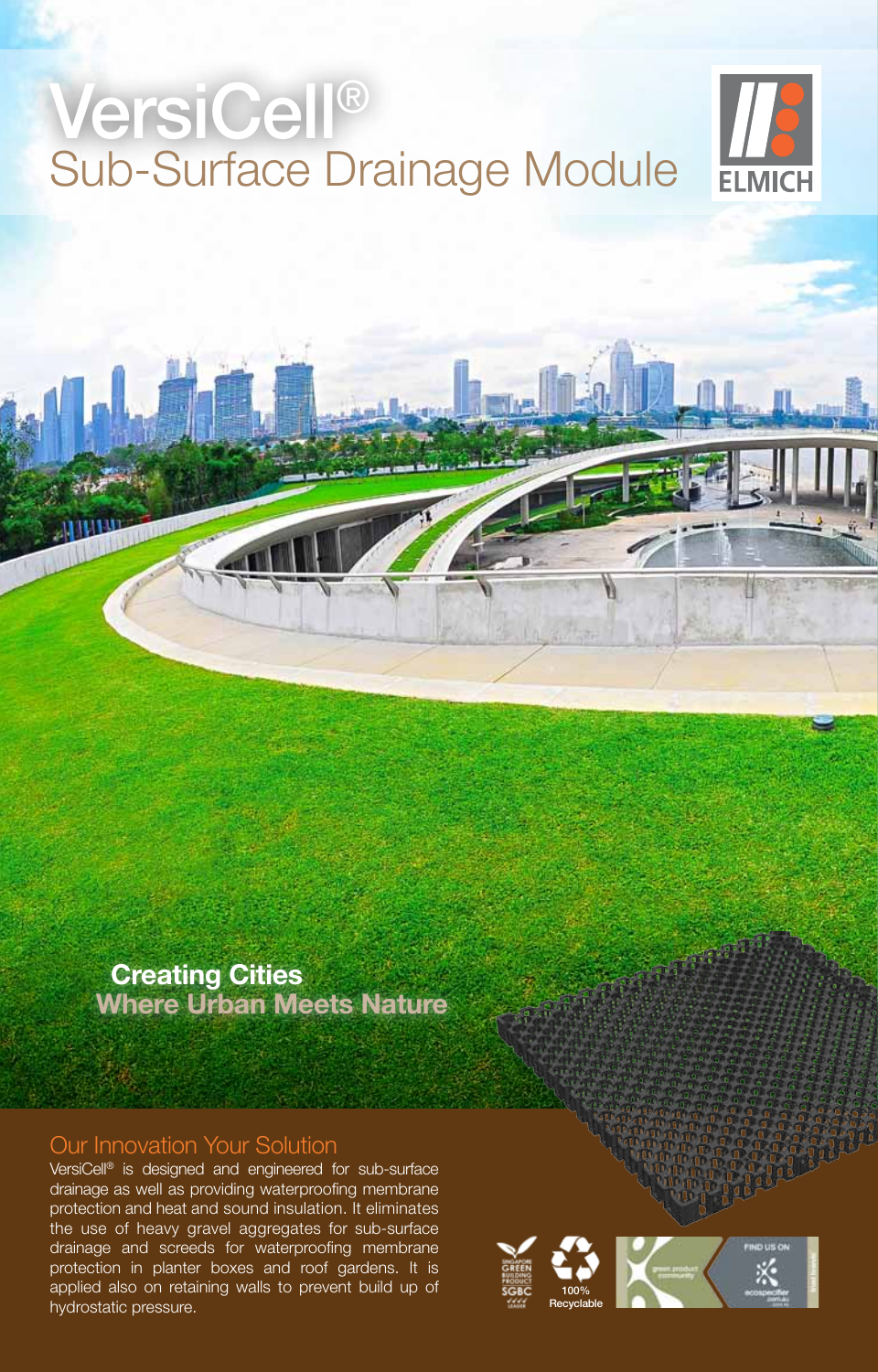# VersiCell®

VersiCell<sup>®</sup> is designed and engineered for sub-surface drainage as well as for providing waterproofing membrane protection and heat and sound insulation. VersiCell<sup>®</sup> eliminates the use of heavy gravel aggregates for sub-surface drainage and screeds for waterproofing membrane protection in planter boxes and roof gardens. It is applied also on retaining walls to prevent buildup of hydrostatic pressure.



VersiCell® rigid or flexible modules, is a lightweight high-strength drainage cell manufactured from recycled plastics.

VersiCell® has a narrow profile and an open surface design with high volume internal void that enables rapid capture and transport of high water volumes.

VersiCell<sup>®</sup> is only approximately 2% of the aggregate weight of gravel for equivalent drainage discharge capacity. Its narrow profile makes a greater soil depth possible in planter beds and thus allows a wider variety of landscape plants to be used.

VersiCell® modules are easy to install by interlocking one to another either horizontally or at right angles or simply by abutting.

VersiCell® 3150 can flex and conform to curved surfaces and their ability to nest and stack reduces on-site storage and container space requirements and transportation costs.

## Applicable Areas

- **Landscaped decks**
- Paved areas and roadways
- Sports fields
- Retaining/basement walls
- Pond filter systems
- **Bridge abutments**
- Tunnels and landfills
- Golf courses
- Planter hoxes

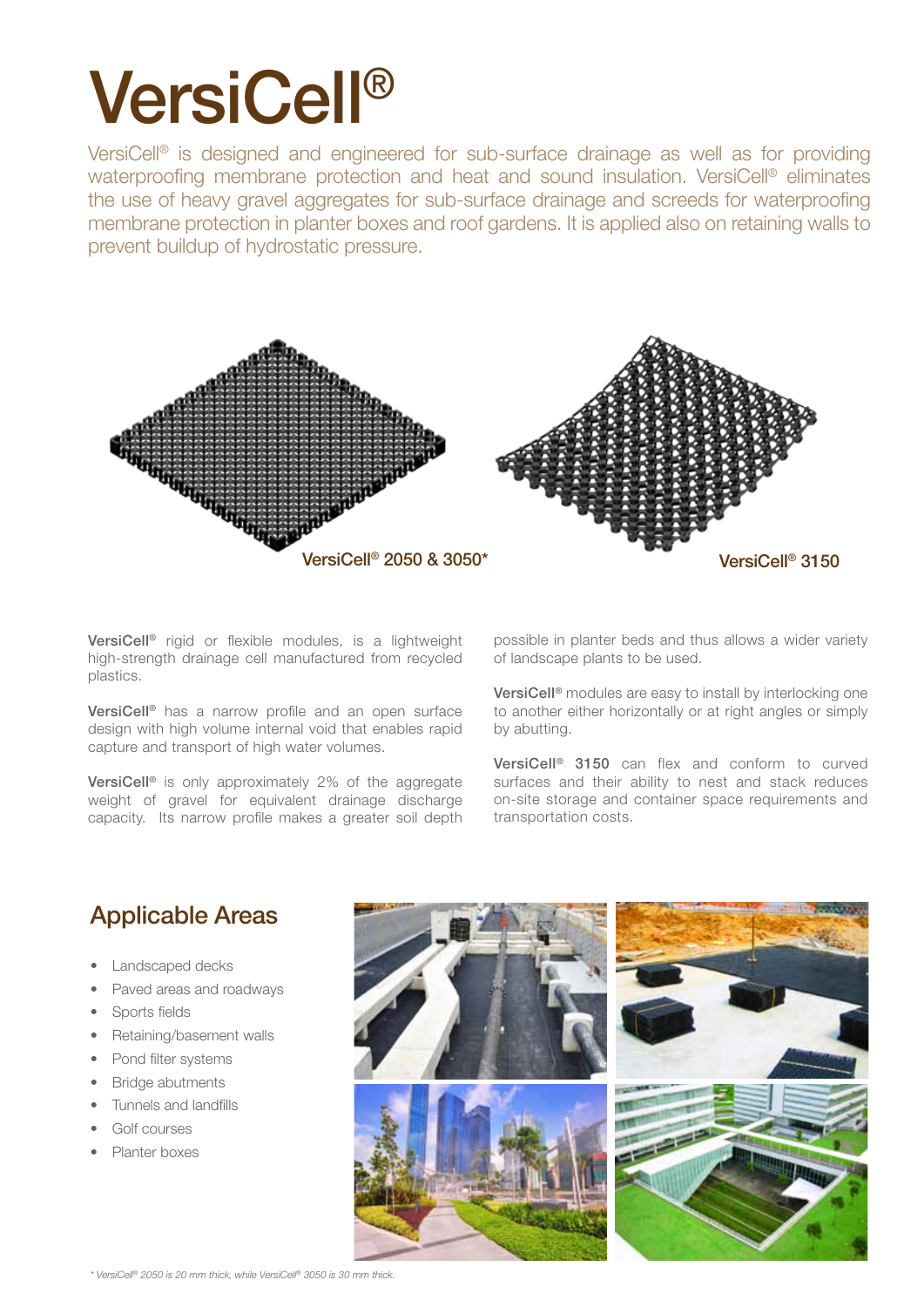